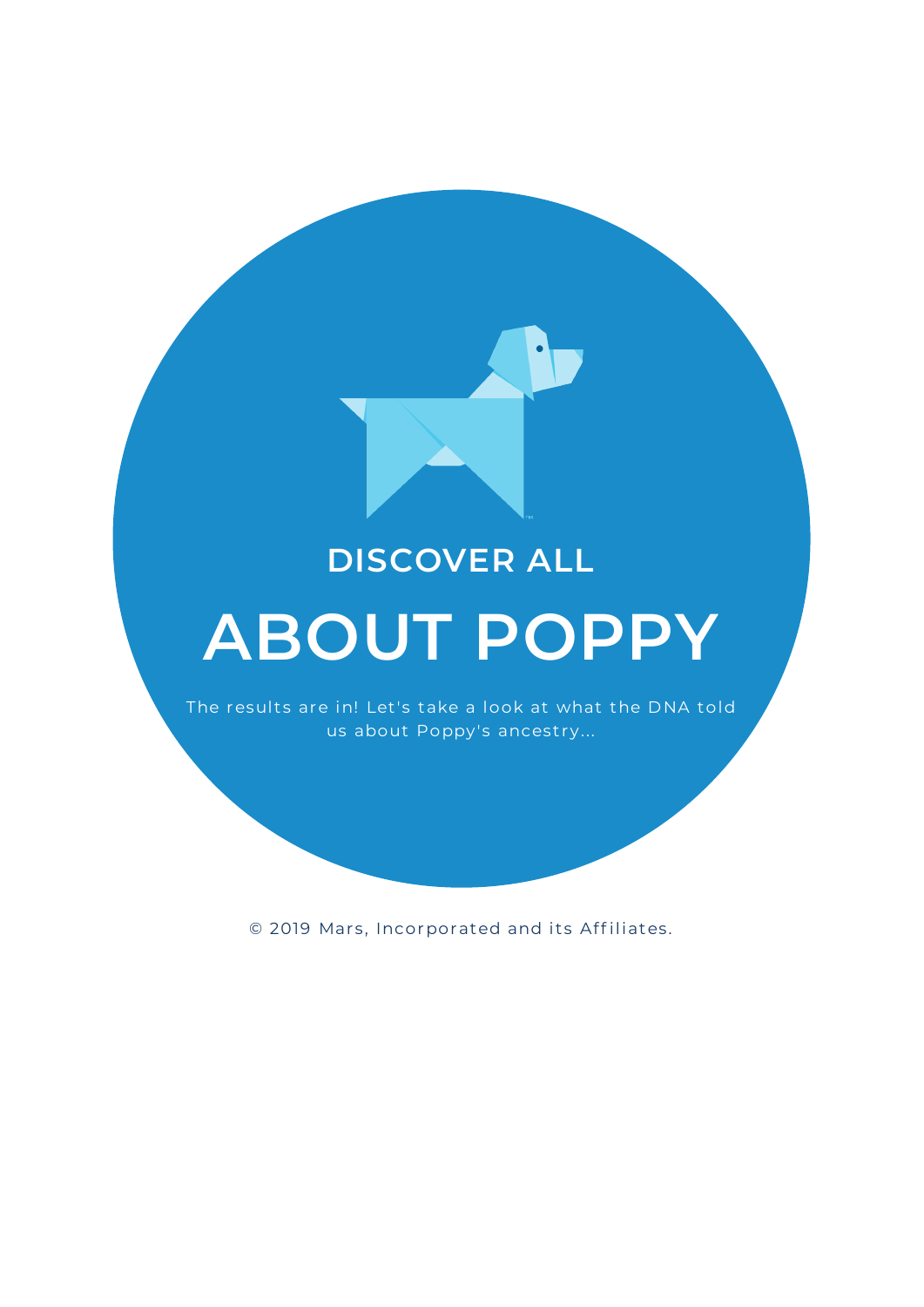## **POPPY'S BREED BY PERCENTAGE**



Exciting news, the results are in! Here's what makes Poppy so unique. Using the data generated from Poppy's DNA, our sophisticated computer algorithm performed over 17 million calculations! What you see here is Poppy's ancestry by percentage.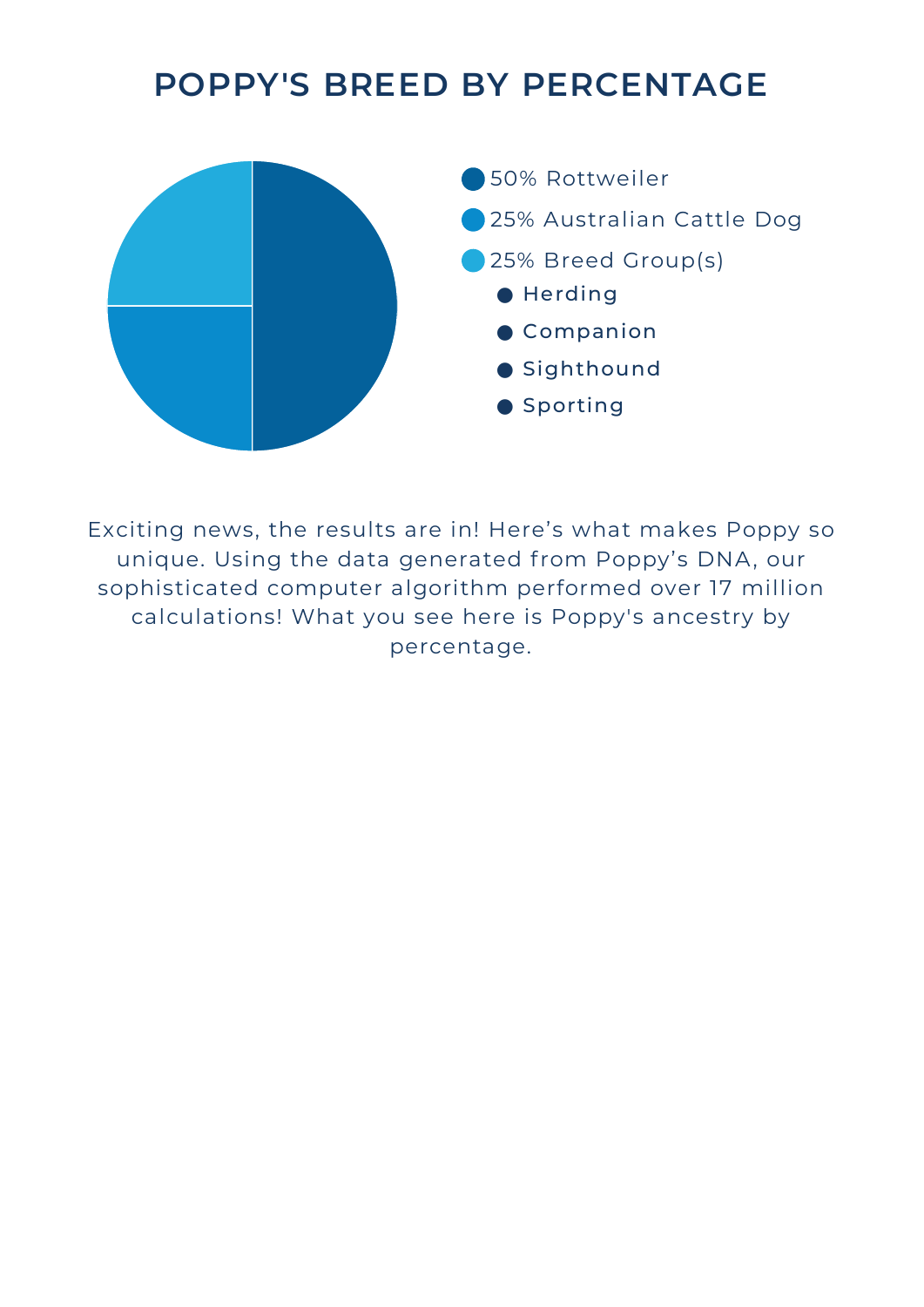## **ROTTWEILER**

#### A FEARLESS AND DEVOTED BREED.

- Calm, intelligent, and hard working dogs.
- Rottweilers enjoy dog sports such as agility, tracking, herding, and obedience.
- Because they are sensitive, they respond best to reward-based training using treats or favorite toys.
- The Rottweiler was originally bred for various purposes including the guarding of people and/or property. Individual members of this breed will benefit from firm and dedicated t raining to temper this guarding tendency , and thus help to maintain safety as a household companion.



#### DID YOU KNOW?

During the time of the Roman Empire, Roman troops took cattle dogs on their travels to herd the livestock that would later serve as food for the soldiers. One of the towns they journeyed through was Rottweil, in Germany. This eventually became a cattle area and the descendants of the Roman cattle dogs who protected the herds came to be known as Rottweilers. By the end of the 19th century, there was only one female left in the entire town. But luckily, the first Rottweiler club was founded in 1907 and this fearless and devoted breed was saved from extinction. Today, we're glad to report these wonderful dogs have travelled far and wide beyond their original Rottweill – and can be found virtually everywhere in the world.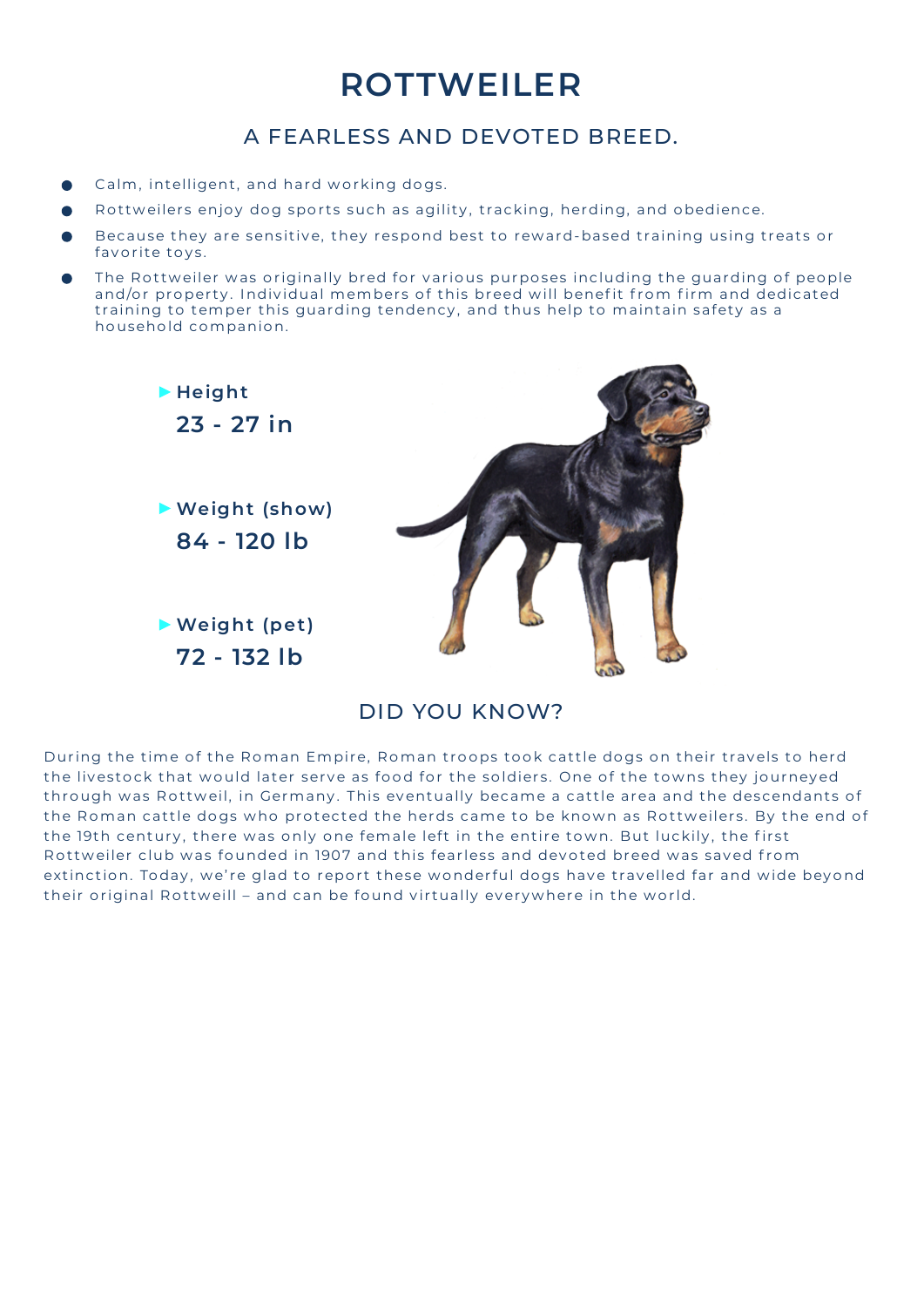## **AUSTRALIAN CATTLE DOG**

#### IT'S NOT UNCOMMON TO FIND THEM CHASING CARS.

- Intelligent, active, energetic, and watchful dogs.
- Eager to learn and responds well to reward-based training, allowing them to participate in activities such as agility, flyball, and Frisbee.
- Herding tendencies may lead to chasing cars or herding children.
- May be suspicious or cautious around strangers requiring careful socialization with rewards to prevent or reduce fear-based defensive aggression.



#### DID YOU KNOW?

The clever and free-spirited Australian Cattle dog is the result, quite literally, of the Old World and New World coming together. More specifically, a native Dingo and a blue-speckled, smoothcoated Collie imported all the way from Scotland. It was their offspring in the 1830s that became the breed's first direct ancestor. The aim was to produce a vigilant herding dog who could also handle Australia's harsh climate. The experiment was a success - perhaps too much so. Over 150 years later, they still have very strong herding instincts. It's not uncommon to find them chasing cars or even trying to round up children. But those same instincts also make them very protective and loyal. And very dear to us.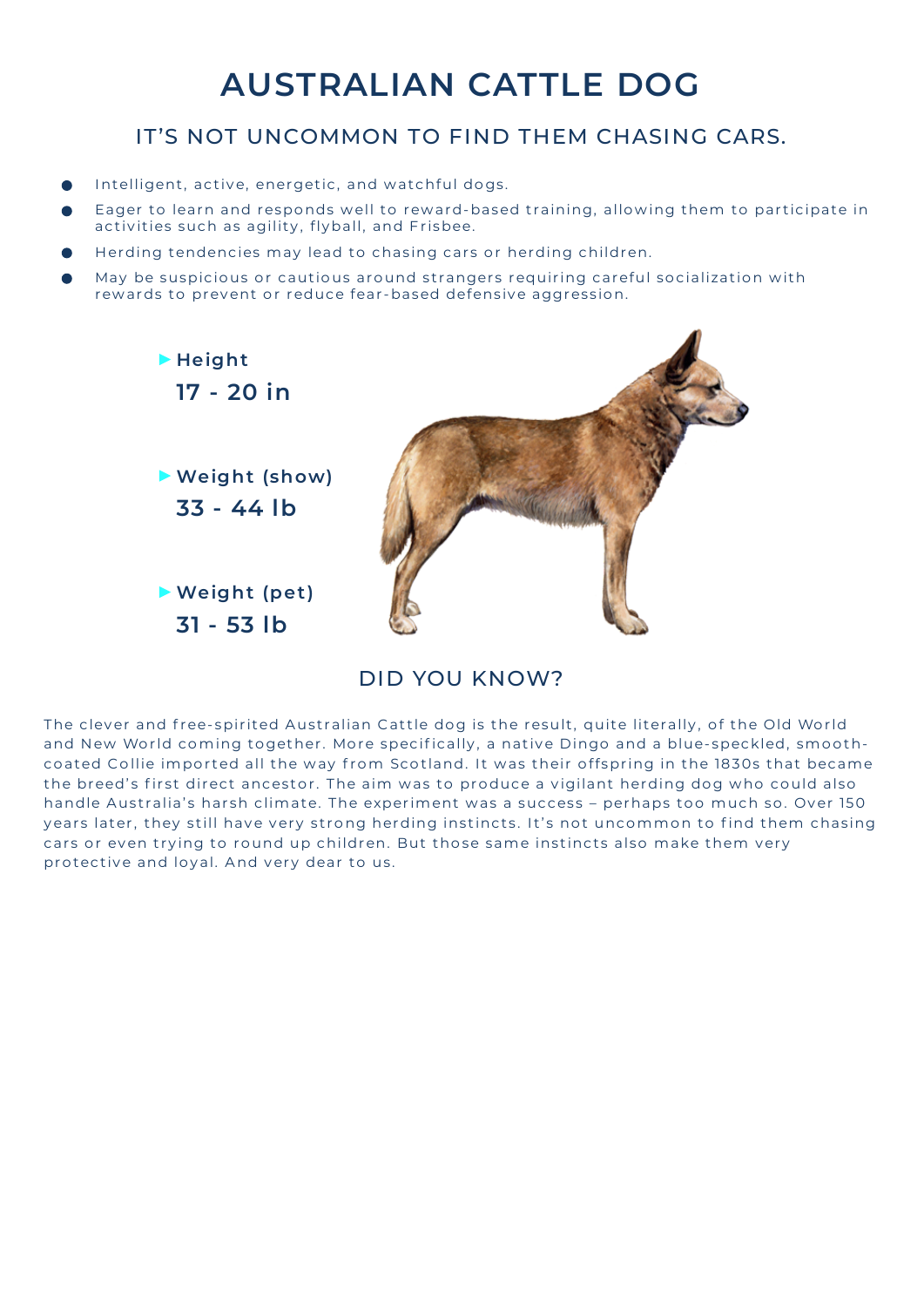### **BREED GROUPS POPPY IS MOST LIKELY RELATED TO**

We tested Poppy's ancestry for specific pure breeds, going back three generations (or to the greatgrandparents). Beyond this, today's technology can only identify down to the genetic "group" level (sporting, toy, guard, etc.). We know the breeds found in these groups and that Poppy may share genetic similarities with many of them. We've arranged these in order, with the most likely starting at the top. The breeds displayed are examples of breeds in each specific group. The full list for each can be found on the breeds we analy zed, click on the link below.

#### **HERDING GROUP**

The herding group is a diverse category. These highly intelligent breeds were developed to guard and control the movement of livestock.

#### **COMPANION GROUP**

This group consists of dogs typically bred for the specific purpose of human companionship, and many are popular pets because of their gentle nature. They became more common as the concept and luxury of dogs as pets prevailed.

#### **SIGHTHOUND GROUP**

The Sighthound Group consists of some of the oldest breeds often reserved for ownership by royalty. Sleek and built for speed and stamina, they share many of the same characteristics as those in the Sporting and Hound Groups.

#### **SPORTING GROUP**

The sporting group breeds are incredibly diverse in personality and appearance, but can be characterized as very sturdy. They were developed to work closely with people and in general have a very responsive nature and high intelligence.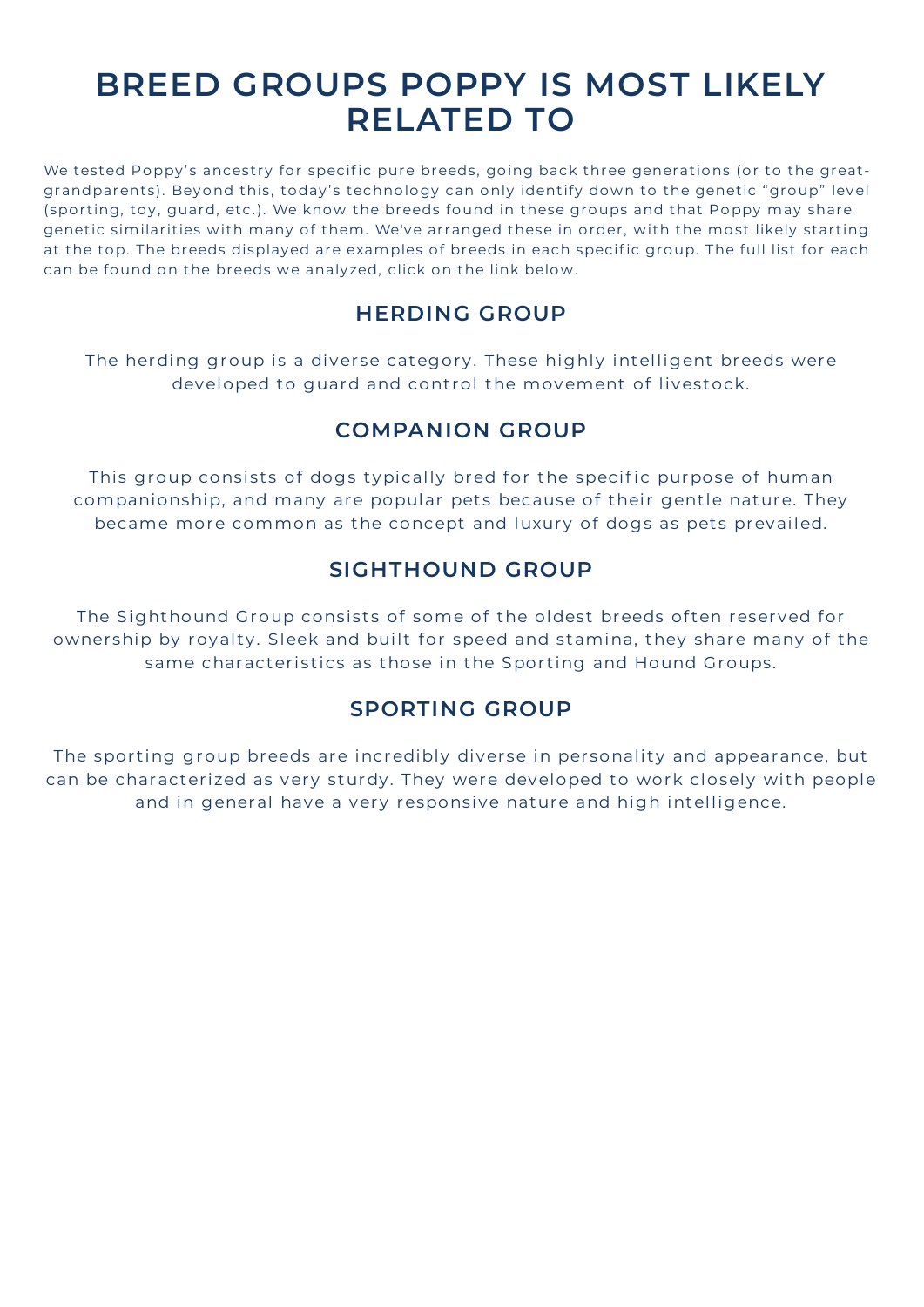## **POPPY'S FAMILY TREE**

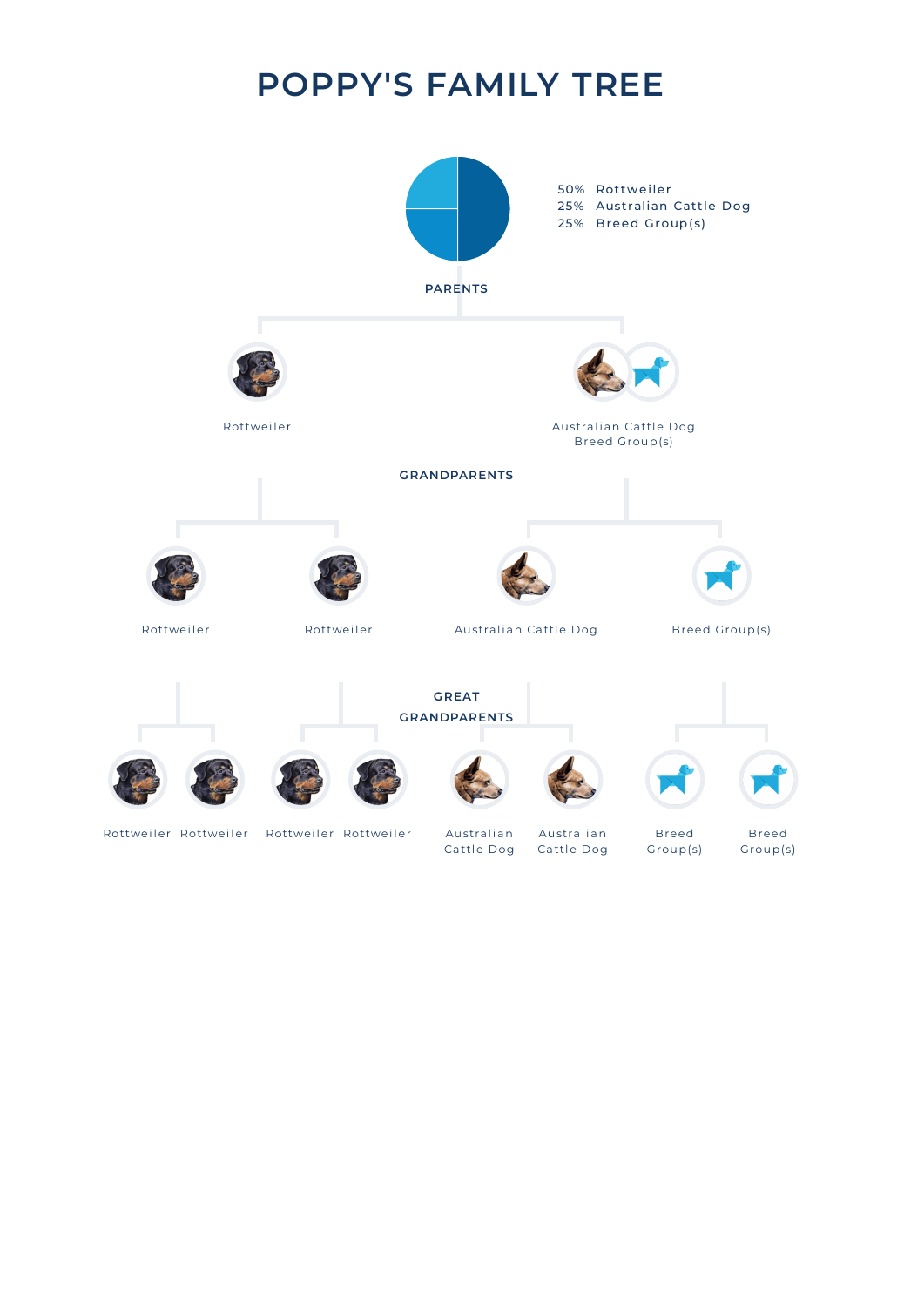## **POPPY'S HEALTH RESULTS**

#### SAMPLE ID: 6391826

We have tested Poppy's DNA for the potentially life-saving, drug sensitivity mutation, MDR1. The results can be seen below: For more detailed information on each of these diseases, please log into your account and review your comprehensive health results.

#### MULTIDRUG SENSITIVITY (MDR1)



Poppy has no copies of the MDR1 mutation and should not be affected by the disorder due to this genetic cause.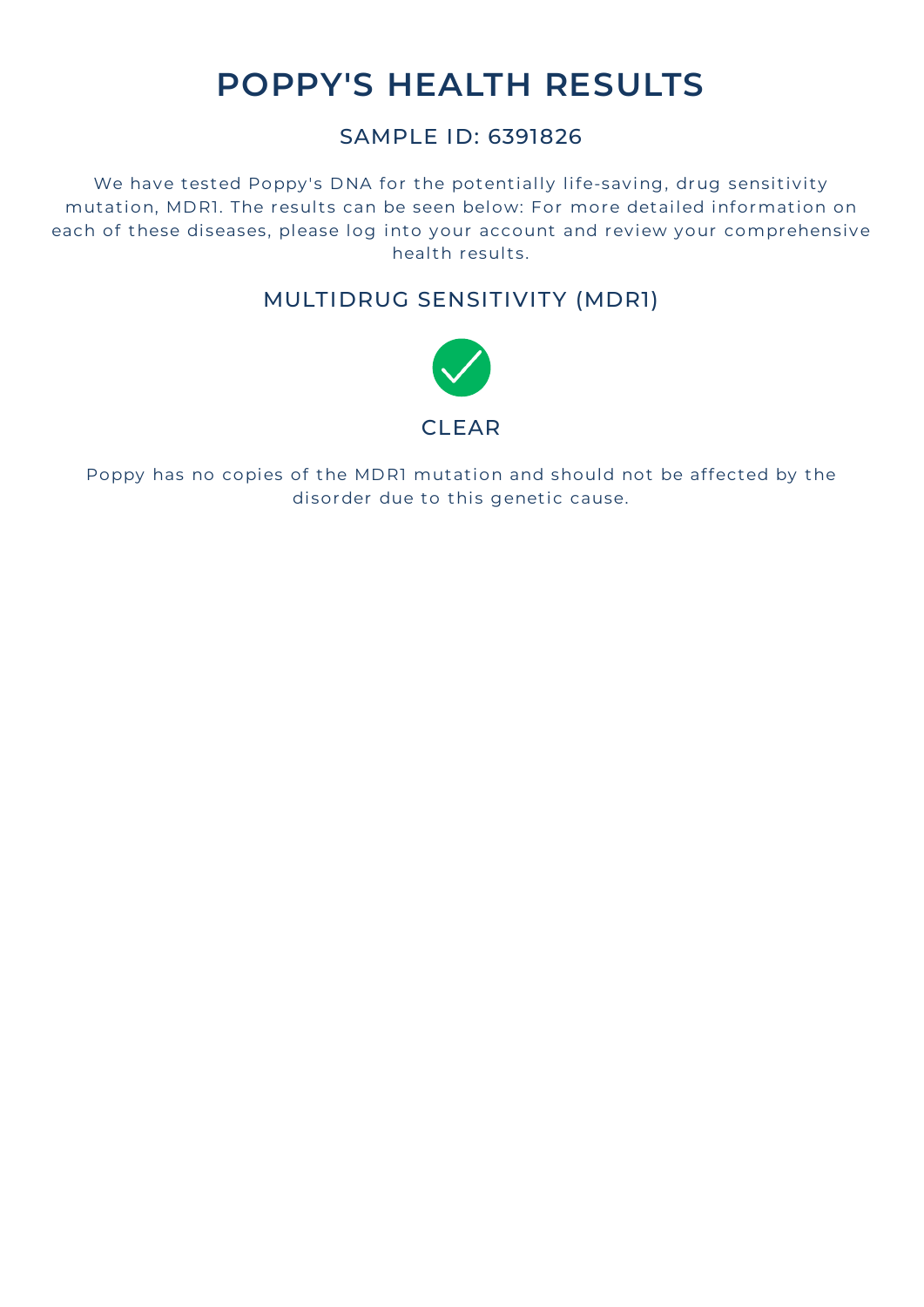## **IDEAL WEIGHT**

#### **SAMPLE ID: 6391826**

Based on our findings, we've calculated that Poppy's ideal, adult weight should be:



We've factored everything we know about Poppy in predicting a healthy, adult weight. However environmental factors such as the nutrition of Poppy's mom during pregnancy and nursing, Poppy's nutrition during critical growth months, illness/parasites/ticks/fleas, and exercise levels can affect the actual weight of Poppy.

#### **CALCULATING WEIGHT**

Our weight-predictive algorithm uses a combination of the following to calculate Poppy's ideal, adult weight:

- The published weight ranges of more than 200 purebred dogs.
- The observed weights of purebred dogs, each with an ideal Body Condition Score, from the Banfield® Pet Hospital database.
- Breeds the WISDOM PANEL™ test analysis has identified that reflect a dog's true heritage and genetic complexity.
- A genetic algorithm based on mixed-breed data that calculates the contribution of each set of chromosomal genetic markers.

#### **ENVIRONMENTAL EFFECTS ON WEIGHT**

A dog's early life is very important in determining how they will grow and develop. They can fail to reach their ideal weight for a number of reasons, including the diet of their mother during pregnancy and nursing (as well as their own diet as puppies). Illness and disease can play a part too, as can having parasites like roundworms or fleas and ticks. For dogs who are adopted after they are fully-grown, it may be harder to find the historical background on these factors.

Maintaining a healthy weight is a key factor in Poppy having a long and healthy life.